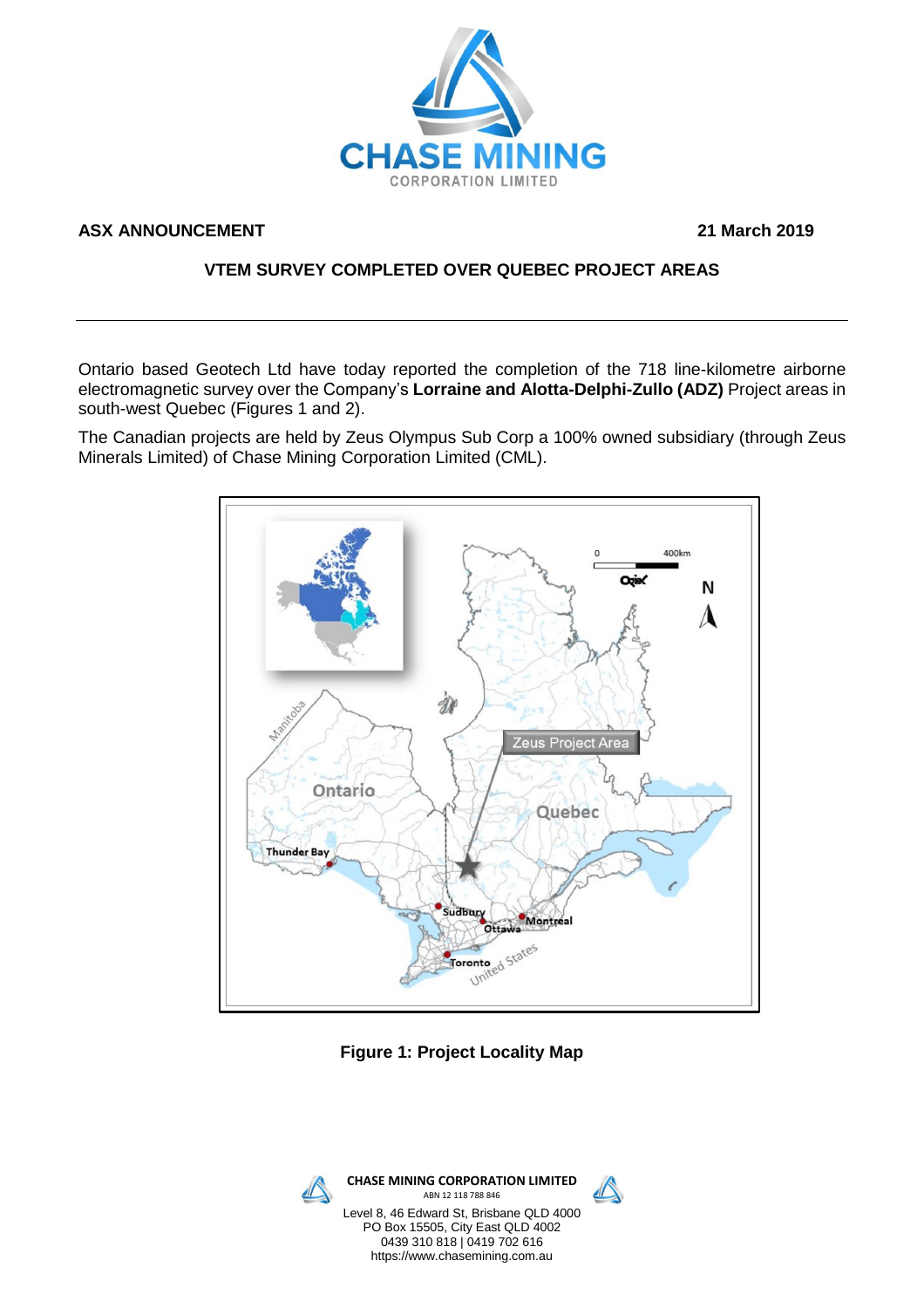

**Figure 2: Project Locality Map – Showing the Lorraine and ADZ VTEM Survey Areas**

The survey was flown using Geotech's helicopter-borne Versatile Time-Domain Electromagnetic (**VTEMTM Max)** geophysical system. The principal targets within the Company's claims are nickelcopper-cobalt-precious metal massive sulphides (conductors) associated with the basal zone of differentiated gabbro sills in the Belleterre-Angliers Greenstone Belt (ASX 4 March 2019).

Extreme weather conditions including high winds, whiteout snowstorms and frozen rain plus equipment malfunctions caused delays in completing the survey. Geotech and the Company's consultant geophysicist have now signed-off on the QA/QC of the data.

Geotech will release the preliminary data to the Company following receipt of a further 45% of the scheduled fee. The remaining 5% will be paid upon delivery of the final data.

The Company anticipates that processing of the data to produce a preliminary anomaly map once received will be completed within a week. Detail interpretation and drill target generation will follow that assuming there are worthy preliminary anomalies.